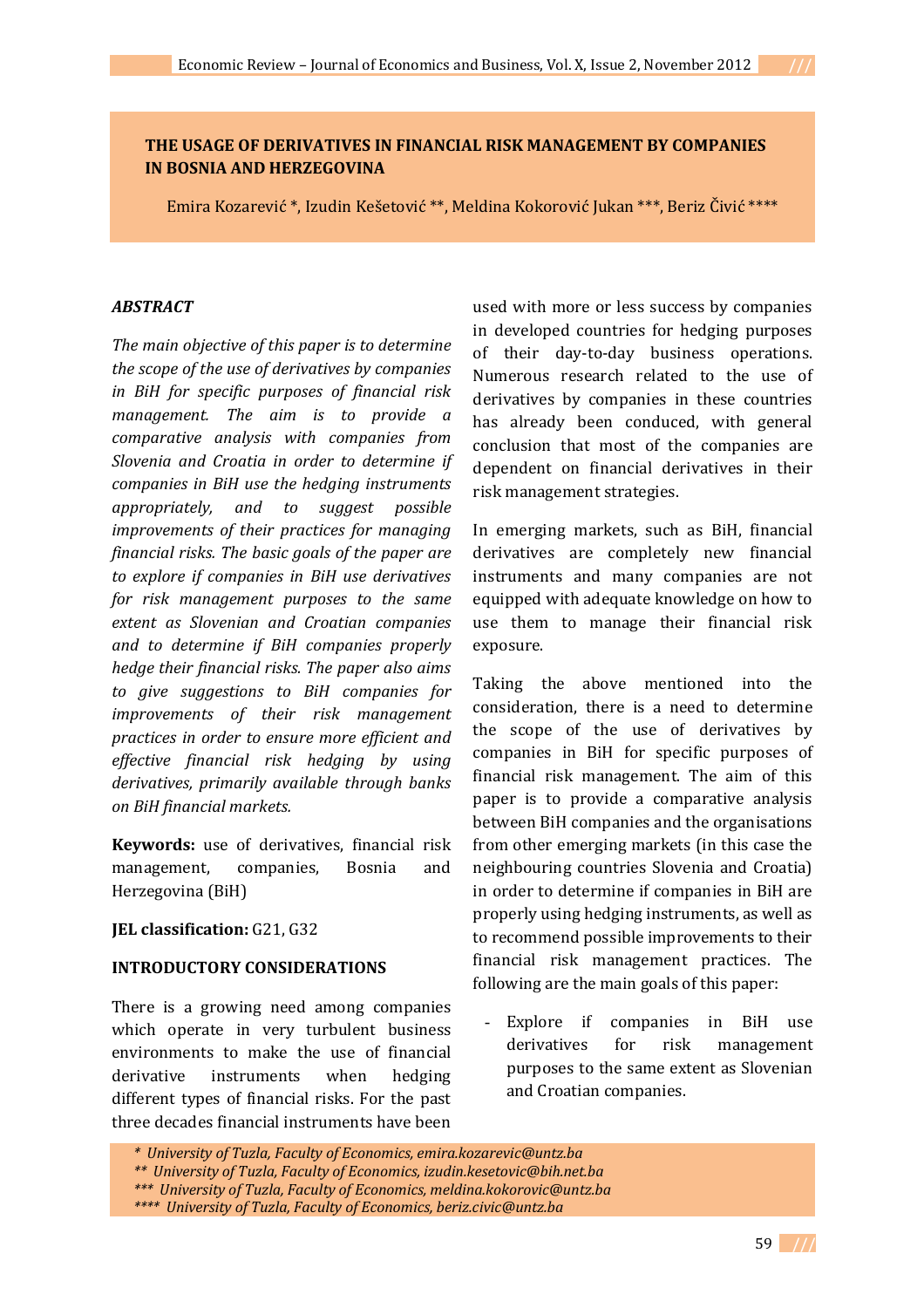- Explore if BiH companies properly hedge their financial risks.
- Provide recommendations for the improvements of the BiH risk management practices in order to ensure more efficient and effective hedging of the financial risks by using derivatives available on BiH financial markets through the financial institutions (primarily the banks).

In order to conduct the relevant research, two scientific hypotheses are formulated, i.e.

- H1: Companies in BiH are not different from Slovenian and Croatian companies in terms of their financial risk management policies.
- H2: Companies in BiH do not use advantages of derivatives usage in the financial risk management to the full extent.

This research will be conducted on the data provided by the Foreign Trade Chamber of BiH, financial statements of the chosen companies, the Banking Agency of the Federation of BiH, the Banking Agency of Republic of Srpska, BiH banks, and other government and non-government organizations.

# **1. IMPORTANCE OF DERIVATIVES USAGE IN NON-FINANCIAL FIRMS FOR RISK MANAGEMENT PURPOSES**

Non-financial firms (i.e. companies), especially those that operate on the global market, as well as financial firms, regularly use derivative instruments to hedge their assetliability risk exposure and thus reduce the value of their net worth at risk due to adverse events. Derivative contracts, such as futures and forwards, options, swaps, and credit derivatives, allow a company to manage (or hedge) its exposure to interest rate, foreign exchange, credit risk or even catastrophic events such as hurricanes. For instance, a survey of financial institutions, foundations, and university endowments conducted by *New York University Stern School of Business*, *CIBS World Markets*, and *KPMG Investment Consulting Group* found that the most commonly cited reason for using derivatives was risk reduction and hedging. Among large institutions, 41% had a designated risk manager or risk management committee and, among derivatives users (i.e. financial and non-financial firms), 68% had a written policy on risk management (Saunders, Cornett, 2006).

Rapid growth of derivatives usage by both financial and non-financial firms has been controversial. Critics claim that dealing in derivatives opens the door for potential losses that can come to haunt their holders, particularly banks and insurance companies that deal with other people's money. When applied appropriately, derivatives can be used to hedge (or reduce) a firm's risk. However, when misused, derivatives can increase the risk of a firm's insolvency. A number of recent scandals involving financial and non-financial firms (such as *American International Group*, *Goldman Sachs*, *Société Générale*, etc.) have led to a tightening of regulatory requirements for the use of derivative instruments.

The decision by a non-financial firm to actually undertake a transaction in the financial markets to hedge risk is a complex decision-making process that may involve undertaking offsetting transactions in cash, over-the-counter (OTC) or exchange-traded markets. For instance, the early empirical literature on foreign exchange risk management by international firms (Belk and Glaum 1990; Collier et al., 1990; Batten et al., 1993; Ho 1993; Malindretos et al. 1993) suggest extensive use of cash based or "onbalance sheet" products (spot and forward sales or purchases of currency), and occasionally derivative or "off-balance sheet" products (options, futures, and swaps), or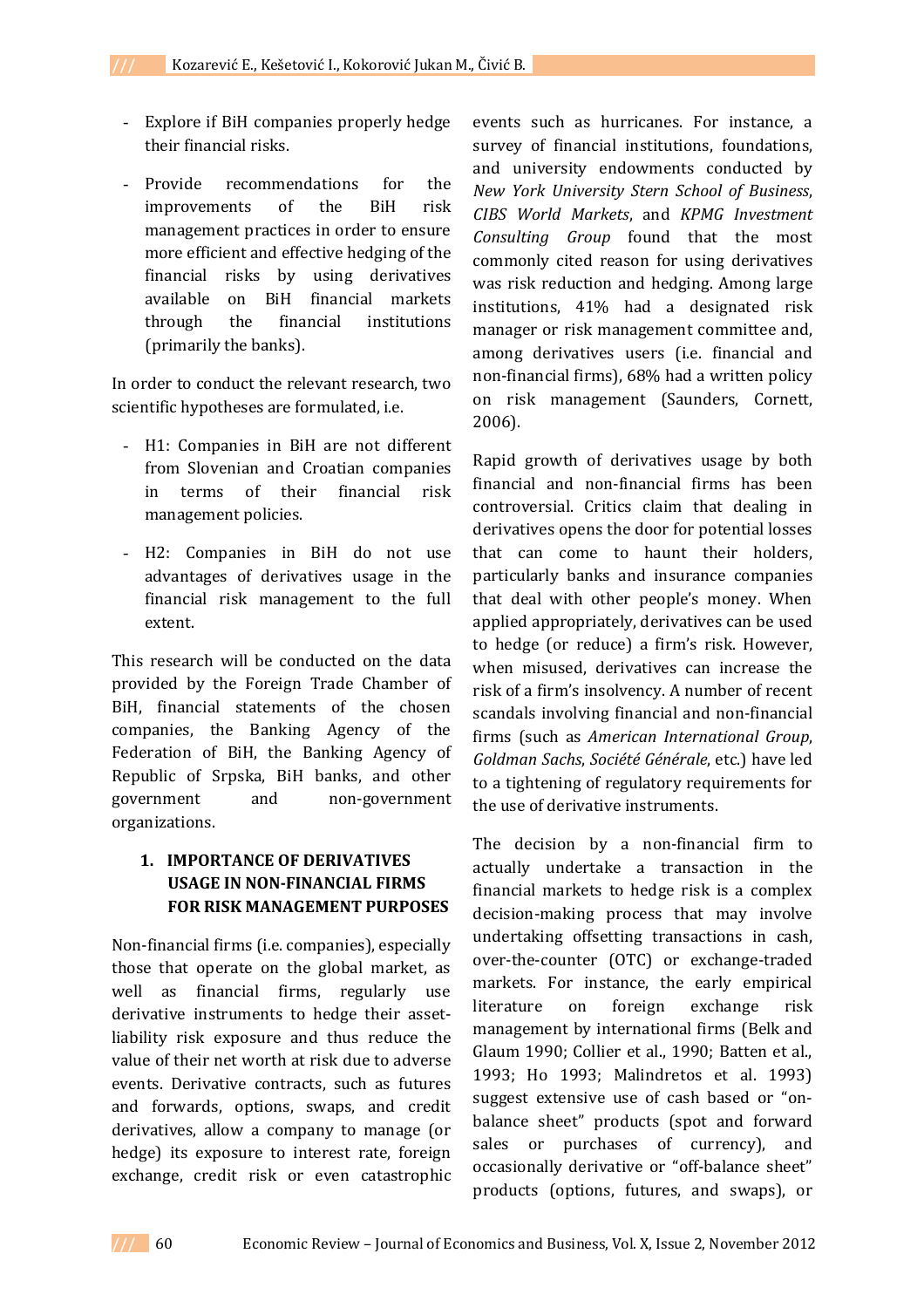combinations of cash and derivative instruments, for hedging risk. However, in recent years there has been an explosion in the use of derivatives, in particular options and swaps, for risk management and speculation purposes by non-financial firms. Only recently have the scale and scope of these transactions been documented or investigated.

## **2. LITERATURE REVIEW OF RESEARCH CONCLUSIONS ON DERIVATIVES USAGE AROUND THE WORLD**

The pioneer research on derivatives usage by non-financial firms was done by the *Weiss Center for International Financial Research of the Wharton School of University in Pennsylvania* in 1995 on the sample of USA non-financial firms (Bodnar et al., 1996). The main conclusion of this research was that derivatives usage among non-financial firms appears to be a fact of modern financial life. Despite the derivatives "train wrecks" of 1994, the evidence suggested that the percentage of firms using derivatives has not dropped off from 1994 levels. According to the survey, less than half of all non-financial firms in the USA use derivatives, although usage is tilted heavily towards larger firms in the commodity and manufacturing sectors.

In 1998, Wharton survey was extended to German firms with comparison to the USA firms (Bodnar and Gebhardt, 1998). Wharton surveys also triggered similar research in other developed countries: New Zealand (Berkman et al., 1997), Sweden (Alkebäck and Hagelin, 1999), Spain (Azofra et al., 2001), and the UK (El-Masry, 2003). All the mentioned research confirmed that there is a similarity between firms in developed countries in terms how and why they use financial derivatives.

In contrast, the research conduced in several emerging economies in Latin America – Peru (Martin, 2009) and Argentina (Tappatá et al.,

2000) – and in the Balkans – Slovenia (Berk, 2006; Miloš Sprčić, 2007) and Croatia (Miloš Sprčić, 2007) – revealed different patterns of derivatives usage by the surveyed companies in these countries. For instance, in Latin America large firms do not practice a generalized use of derivatives. In this sense, there is a low percentage of participating firms and a small traded volume. Although the firms are aware of interest rate and foreign exchange risks, they do not carry out formal risk management practices. Furthermore, those risks are not the most influential factor in the use of derivatives.<sup>1</sup> According to Martin et al. (2009), the main issue that influences the most in derivatives use is the degree of market knowledge and the level of training on these financial instruments. This shows the importance of disclosure and training as catalysts that could encourage the development of these instruments.

The comparative analysis conducted to explore differences between risk management practices in Slovenian and Croatian companies has shown statistically significant evidence that Slovenian companies use all types of derivatives, especially structured derivatives, more intensively than Croatian companies. These findings are consistent with the research prediction that Slovenian companies have more advanced risk management practices than Croatian companies.<sup>2</sup> Furthermore, research on Slovenian and Croatian companies showed that forwards and swaps are by far the most important derivative instruments in the analysed countries. Futures, as representatives of standardised derivatives, together with structured derivatives are more important in the Slovenian than in Croatian companies, and in managing commodity price risk than in managing currency and interest rate risks, while exchange-traded and OTC options are not considered important financial risk management instruments in both countries.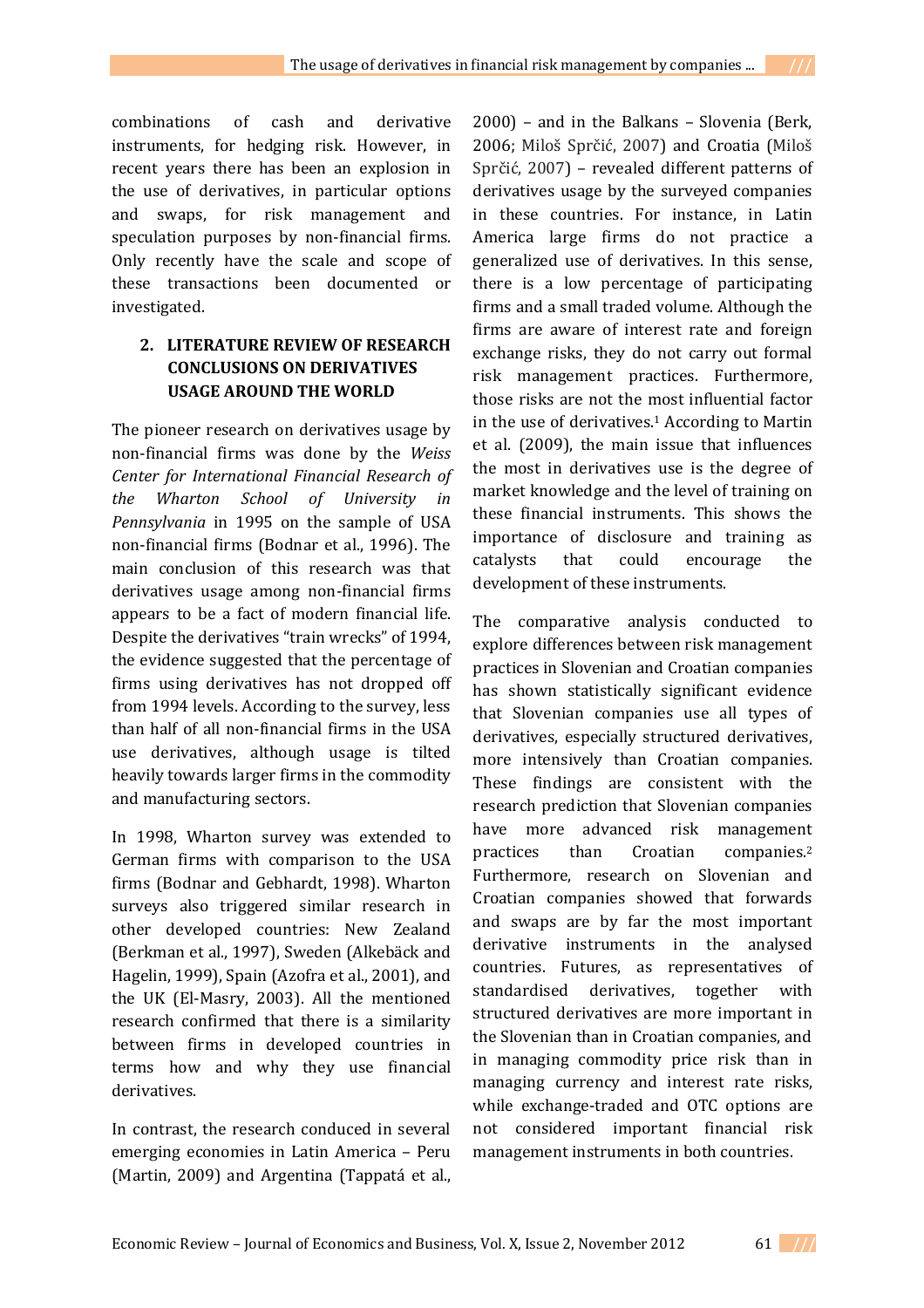As the most important reasons why companies do not use derivatives in financial risk management, Miloš Sprčić (2007) found that the Slovenian and Croatian financial managers indicated high costs of establishing and maintaining risk management programs that exceed the benefits. Slovenian managers are also troubled by the high cost of financial risk management instruments and insufficient exposure to financial risks, while Croatian managers claim that the insufficient and inadequate supply of risk management instruments offered by domestic financial industry is a very important reason why they do not use derivatives.

### **3. DERIVATIVES USAGE BY COMPANIES IN BIH**

This empirical research contains two main parts. The first part involves research among commercial banks operating in BiH, considering them as the only counterparties to companies on the derivative OTC market because of BiH bank-based financial system. The second part refers to companies as real/potential users of derivatives and their view on the use (knowledge, current use for hedging purposes, intentions, etc.).

### **3.1. From the banks' perspective**

In order to evaluate an overall level of derivative instruments demand in BiH, types of derivatives offered by the banking sector, and possibilities and limitations of introducing derivative market as a market segment in BiH stock exchanges, a research was conducted amongst commercial banks operating in BiH at the end of 2010 and the beginning of 2011. For this purpose a specific questionnaire was created and sent to all the banks operating in BiH.<sup>3</sup> The sample included 29 business (commercial) banks, 19 in the Federation of BiH and 10 in Republic of Srpska, according to the data from banking agencies in the Federation of BiH and Republic of Srpska.

According to the data collected from the official web sites and questionnaires, out of 29 commercial banks 10 of them offer derivatives products (6 in the Federation of BiH and 4 in Republic of Srpska). The remaining 19 do not offer derivative instruments and have no intention to offer these instruments in the near future. Therefore, these 19 banks were excluded from further research. Out of 10 banks that offer derivative instruments, 8 banks returned the questionnaire, which was 80% of all responses (all 6 banks from the Federation of BiH and 2 from Republic of Srpska returned the questionnaire).

Based on the answers provided by the banks, it was concluded that, besides a low supply of derivatives in the banking sector (34.48%), OTC derivative market in BiH is relatively "young" and it has only existed for the last six years. There is no formally organized derivative market as derivative exchange. Also, demand for derivatives in BiH is extremely low. The data shows that one bank, that is the biggest supplier of derivatives, closed only 10 contracts for derivatives with an average value of BAM 750,000.00 (approx. EUR 383,600.00) from August 2008. Other banks all together closed only 4 contracts for derivatives.<sup>4</sup> Concisely, the research results imply that derivative market in BiH is in the early phase of development, which is an indicator of low derivative market potential in BiH.

The research also shows that the offer of derivative instruments in BiH is very poor. Commercial banks offer just three types of derivatives, which are commonly used for foreign exchange risk and credit risk hedging: currency forwards, currency swaps, and interest rate swaps. The research shows that all three types of derivatives are offered by 12.5% of the surveyed banks, currency forward and currency swaps are offered by 50% of the surveyed banks, and 37.5% of the surveyed banks offers only currency forwards.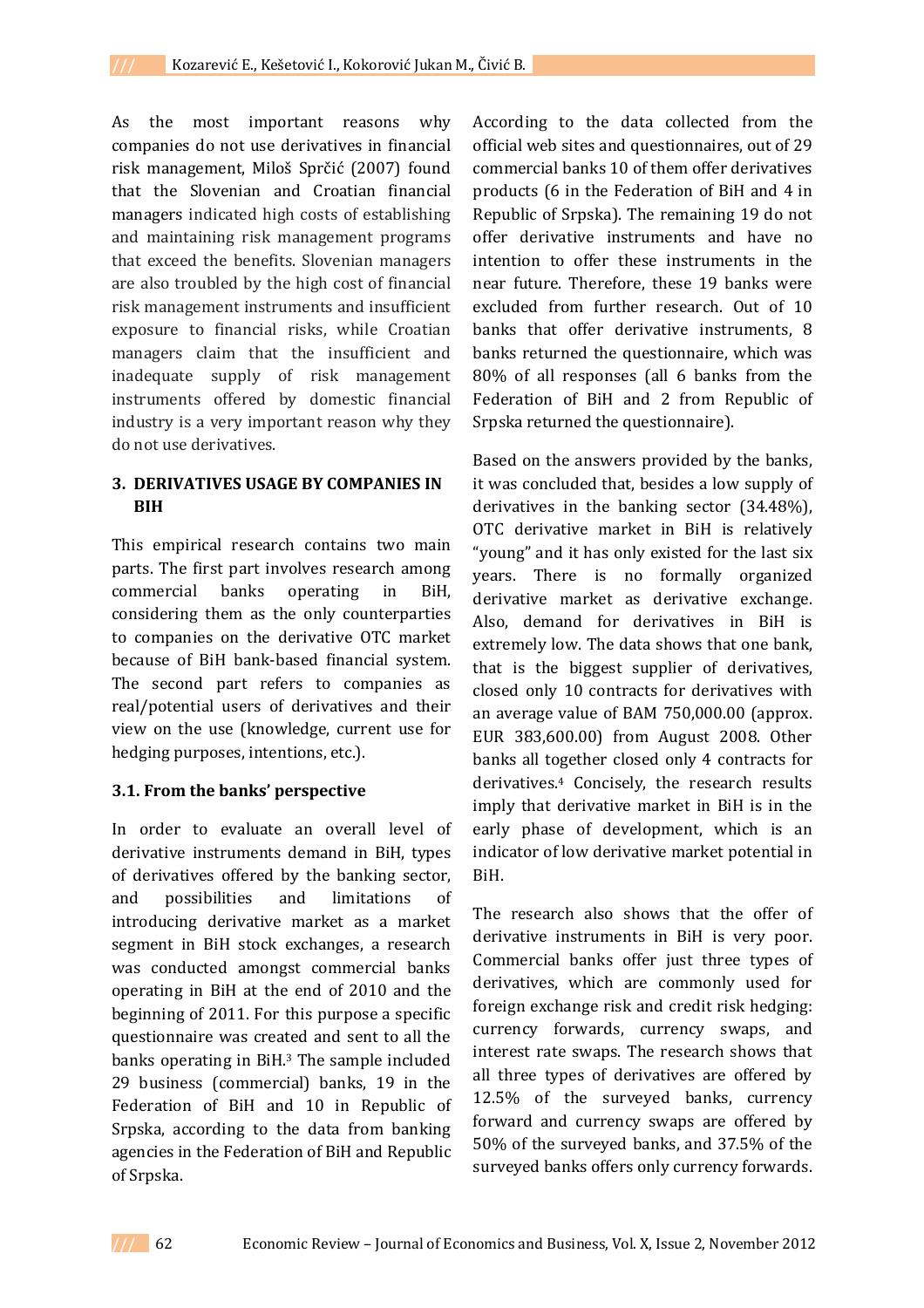The structure of derivatives offered at OTC market in BiH is shown in Chart 3.1.



Chart 3.1. Types of derivatives at OTC market in BiH

*Source: The authors' research* 

The demand for derivative instruments is also very low. According to the surveyed results, the biggest interest amongst bank clients is for currency forwards, with the average grade 2.33, then for currency swaps (2.20) and the smallest for the interest rate swaps  $(2.00).5$ Further, information provided by the users of derivatives (via informal communication) revealed that the major reasons for low usage of derivative instruments are lack of information about the procedure of derivatives use and lack of knowledge about potential benefits of these instruments in the domain of risk management. Also, the major limiting factor of larger derivatives use can be attributed to a relatively low number of business operations of BiH companies on the global market.

Companies have the major role in the structure of users that closed contracts for derivatives with the surveyed banks. According to the survey, dominant users of derivatives are companies involved in production and distribution of oil and oil derivatives, furniture production companies, trading companies (especially trading companies with imports from China), gas trading and supplying companies, and IT companies. Other users of contracts for derivatives are banks, but in lower percentage. The structure of derivatives users

in BiH by client segments is shown in Chart 3.2.





The survey also shows that the most important conditions and/or limitations for derivatives purchase by companies are as follows:

- Necessity of having a deposit on a special bank account for covering forward transaction (usually 10% of transaction value),
- Value of client turnover with the bank,
- Considerable need for buying different currencies, and
- Collateral level (depending on clients' credit worthiness).

A positive fact is that the surveyed banks give great attention to the available basic financial instruments, and, therefore, have organized special departments (such as trading and asset departments) in their corporate structure with trained personnel for this type of transactions. The negative side related to operations on OTC derivative market is that only 25% of the surveyed banks hired specialized persons with adequate knowledge and international certificates for trading with financial instruments (e.g. ACI Dealing Certificate), while other banks only satisfy legal obligations and hire personnel with adequate brokerage certificate and investment advisors certificate issued by the

Economic Review – Journal of Economics and Business, Vol. X, Issue 2, November 2012 63 **///**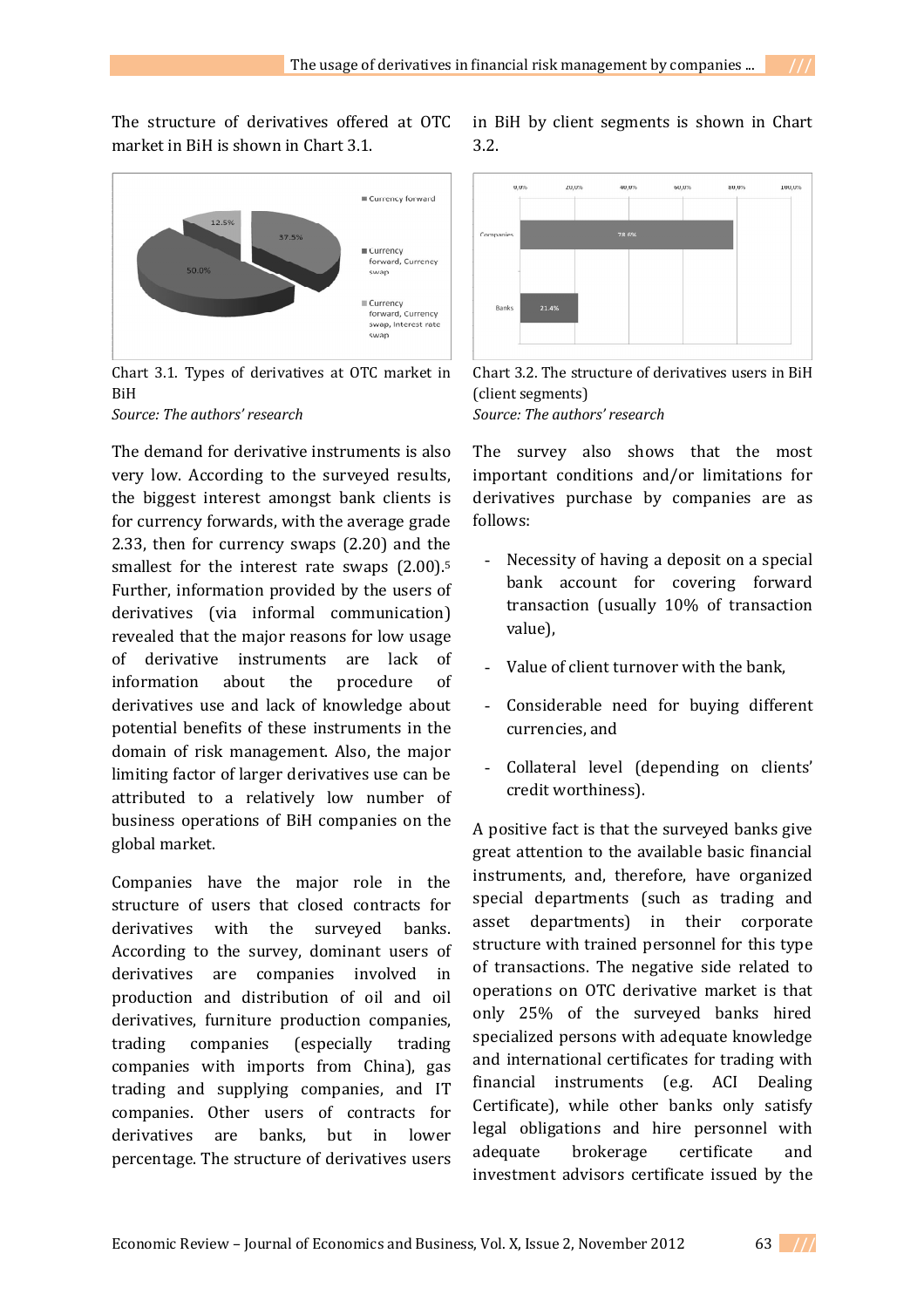Securities Commissions in the Federation BiH and Republic of Srpska.

At the time of data collection, none of the surveyed bank was planning to form departments for derivatives trading in the near future, which is logical due to the lack of substantial demand for derivatives. This fact will, *ceteris paribus*, slow down further development of financial market and derivative market, respectively, in BiH. As for derivative types offer enlargement, 75% of the surveyed banks are planning to offer new derivative instruments, 12.5% is not planning to offer new derivative products, while 12.5% did not have clear answer to this question (see Chart 3.3).



Chart 3.3. The derivative offer expansion in BiH *Source: The authors' research*

The banks that answered positively to the questions regarding expanding their derivatives offer, will offer interest rate swaps, currency swaps, and credit options. A detailed structure of derivative offer development in BiH is shown in Chart 3.4.



Chart 3.4. The (intended) structure of derivative offer development in BiH *Source: The authors' research*

As for the need to establish organized derivative market as a market segment within Sarajevo Stock Exchange (SASE) or Banja Luka Stock Exchange (BLSE), the surveyed banks are divided: 50% of them think that establishing derivative market will contribute to development of financial market in BiH in general, while other 50% think that there is no need for its establishment yet.

The most interesting conclusion of the part of the research is that all the banks express the need for further education of their staff in the field of derivatives trading and derivatives use as the tool for managing (i.e. hedging) risks. This fact led us to the general conclusion that the main reason for the low level of derivatives supply and demand is the lack of information and education of banking personnel in derivatives contracting, but also banks' caution in the aftermath of the global financial crisis.

When asked what particular type of education is needed, most of the surveyed subjects mentioned the ACI Dealing Certificate exam, as well as the need for basic education and trainings in all aspects of business operations with derivatives. Education is necessary for staff not only employed in a front desk, but also for those working in other departments and dealing with derivative transactions, such as financial department, trading department, credit department, etc.

### **3.2. The companies' view on derivatives usage**

The second part of the research was conducted in the period from the middle of 2011 until the middle of 2012. At first, a sample of 30 companies was created using a generator of pseudo-random numbers and the Foreign Trade Chamber of BiH database of 600 exporting/importing companies. Unfortunately, the rate of responses to the questionnaire was only 10%. After that, it was decided to form another sort of random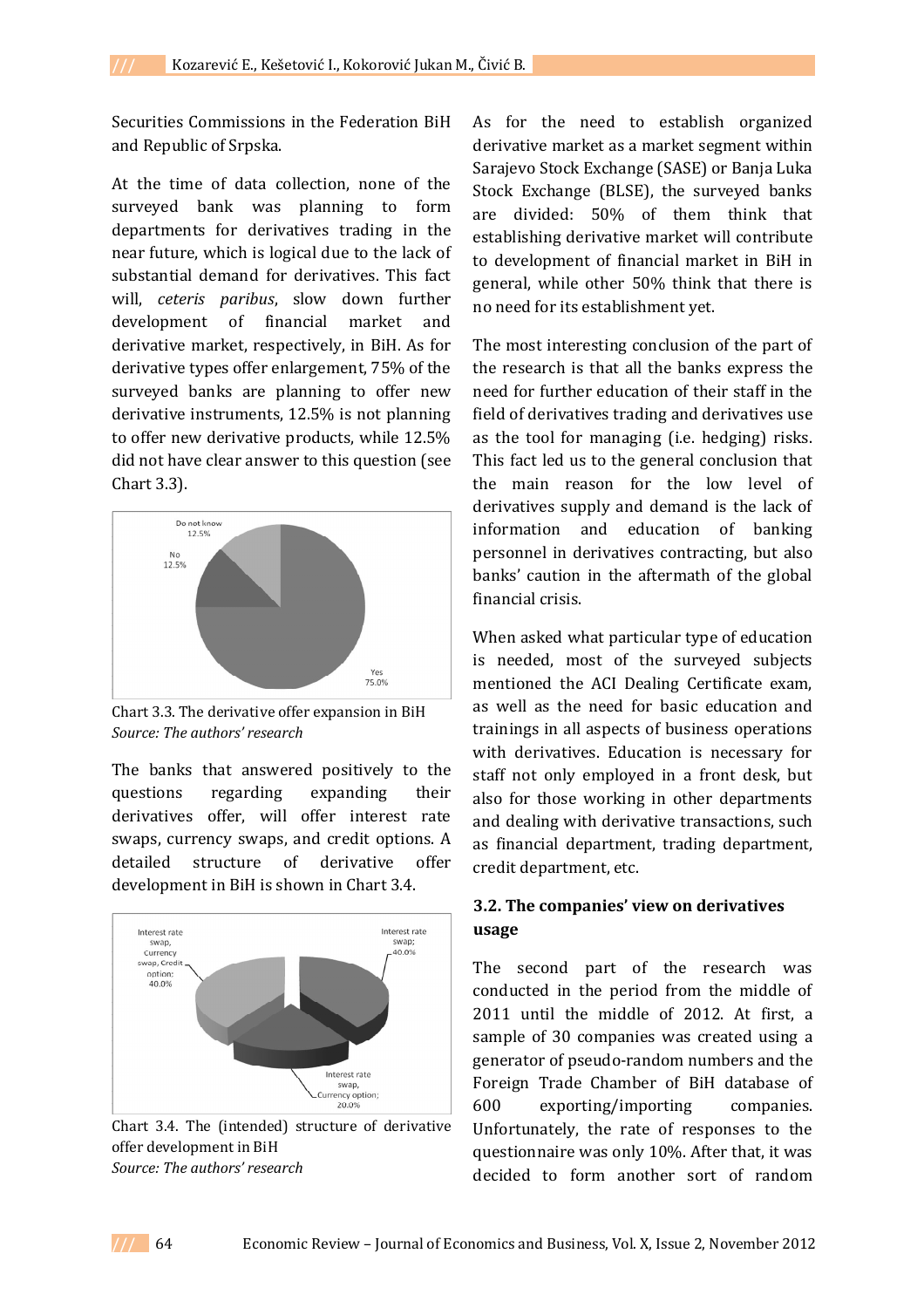sample using data from the Foreign Trade Chamber of BiH as well as the information from lists of derivatives users-clients provided by some banks (i.e. the lists of 36 companies). In the end, using all available resources, 76 companies were examined (classified as real/possible users of derivatives).<sup>6</sup>

Data was collected by using a questionnaire ("the technique of written structured investigation") consisting of 26 questions which, besides the basic company information, were divided into five sections (I Financial Derivatives Usage, II Currency Derivatives, III Interest Rate Derivatives, IV Control and Reporting Procedures on Financial Derivatives, and V The Need for Additional Education on Financial Derivatives Usage). The questionnaire was e-mailed or personally delivered to the sample companies.<sup>7</sup>

The response rate was 36.84% or, in absolute terms, 28 of the surveyed companies responded to the questionnaire. Out of that number, 7 companies declared they were using or still use financial derivatives.

More than half of the surveyed companies using financial derivatives for risk management purposes (71.43%) employ less than 50 workers. Although most of the surveyed companies employ a relatively small number of workers, their annual turnover is very high. Most of them (42.86) achieve BAM 30 million or more in their annual turnover. In terms of core business, the structure of the surveyed companies implies more than half of the derivatives users (57.14%) which are in trading business (predominantly importing companies), followed by the derivatives users which are in production business (28.57%) and service sector (14.29%).

The importance level of different types of OTC financial derivatives in managing risks used by the surveyed companies is shown in Chart 3.5.



Chart 3.5. The importance structure of different types of OTC financial derivatives assessed by the surveyed companies *Source: The authors' research*

One third of the surveyed companies stated that currency forwards are the most commonly used financial instrument in the financial risk management process, while for 16.67% of the surveyed companies this instrument has a moderate or lowest level of importance. It is important to mention that one third of the surveyed companies stated that they are not using currency forwards in financial risk management process. The same results were obtained for currency swaps. Interest rate options and currency swaps (if we exclude structured derivatives) are the least used instruments in financial risk management amongst the surveyed companies. Cash flow variability is the risk factor which has the highest level of importance and priority in risk management process for more than 57.14% of the surveyed companies (Chart 3.6). The second important risk factors hedged by the financial derivatives are revenue variability and balance sheet positions (or in particular financial ratios) protection.



Chart 3.6. The structure of risk types hedged by using financial derivatives *Source: The authors' research*

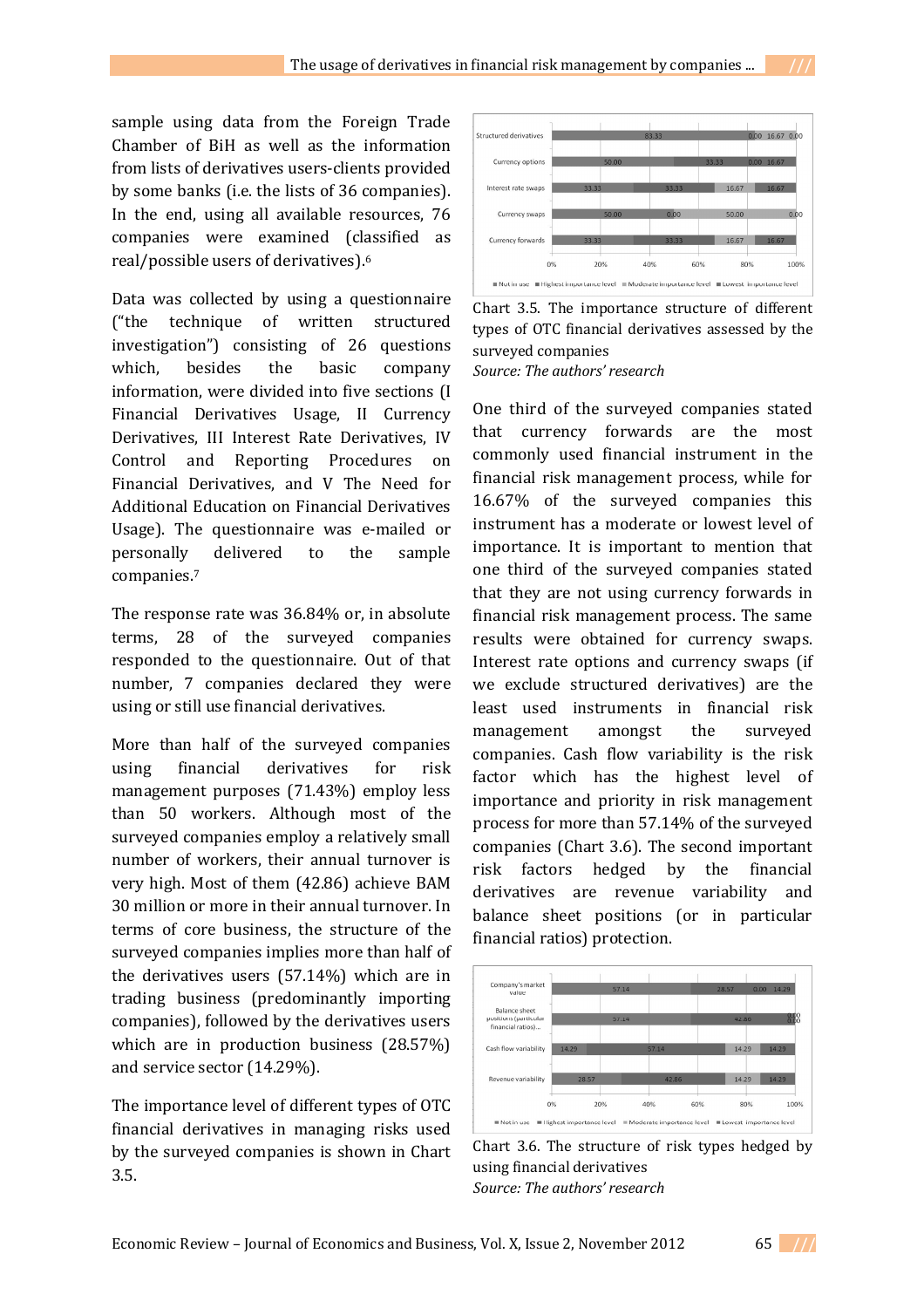Slightly more than 42% of the surveyed companies have a high level of concern regarding liquidity risk related to financial derivatives transactions and financial derivatives pricing. A detailed structure of concern levels regarding particular questions about the use of derivatives is shown in Table 3.1.

Table 3.1. The concern levels regarding particular questions about financial derivatives usage

|                |                                                                               | Structure (%) |                      |        |                     |        |
|----------------|-------------------------------------------------------------------------------|---------------|----------------------|--------|---------------------|--------|
| N <sub>o</sub> | Concerns<br>about<br>derivatives<br>usage                                     | No concerns   | <b>MOT</b><br>oncern | oncern | oncern leve<br>High | Total  |
| $\mathbf{1}$   | Credit risk<br>related to<br>transaction<br>with financial<br>derivatives     | 42.86         | 28.57                | 28.57  | 0.00                | 100.00 |
| $\overline{c}$ | Uncertainty<br>about<br>qualifying for<br>hedge<br>accounting<br>treatment    | 14.29         | 28.57                | 28.57  | 28.57               | 100.00 |
| 3              | Taxes and<br>legal<br>questions                                               | 14.29         | 14.29                | 42.86  | 28.57               | 100.00 |
| $\overline{4}$ | Transaction<br>costs (fees to<br>dealers)                                     | 28.57         | 14.29                | 28.57  | 28.57               | 100.00 |
| 5              | Liquidity risk<br>related to<br>transactions<br>with financial<br>derivatives | 28.57         | 28.57                | 0.00   | 42.86               | 100.00 |
| 6              | Lack of<br>knowledge<br>about<br>derivatives<br>within the<br>company         | 42.86         | 14.29                | 42.86  | 0.00                | 100.00 |
| 7              | Difficulty<br>quantifying<br>the<br>companies<br>underlying<br>exposures      | 14.29         | 14.29                | 57.14  | 14.29               | 100.00 |
| 8              | Pricing and<br>valuing<br>derivatives                                         | 14.29         | 0.00                 | 42.86  | 42.86               | 100.00 |

| 9  | Monitoring<br>and<br>evaluating<br>hedge results<br>of derivatives<br>usage | 42.86 |                         | $0.00$ 57.14 | 0.00 | 100.00 |
|----|-----------------------------------------------------------------------------|-------|-------------------------|--------------|------|--------|
| 10 | <b>Evaluating</b><br>the risk of<br>proposed<br>derivatives<br>transactions |       | 14.29 14.29 57.14 14.29 |              |      | 100.00 |

*Source: The authors' research*

Chart 3.7 shows the opinion of the surveyed companies regarding accounting treatment of hedging activities by financial derivatives. The data obtained shows a high level of contradiction in the opinion. Therefore, the analysis of this question would need additional investigation in order to determine consistency of the surveyed companies regarding their knowledge on rules governing accounting for hedging.



Chart 3.7. The surveyed companies' opinion regarding accounting treatment of hedging activities by financial derivatives *Source: The authors' research*

The most common reason for using currency derivatives is exposure to currency risks in anticipated transactions within one year or shorter time, which was reported by 40% of the surveyed companies. The second rationale for currency derivatives use, as reported by 20% of the surveyed companies, is protection from the risk caused by contractual obligations (repatriations). More detailed information on structure of currency derivatives use against particular types of exposures to currency risk is shown in Chart 3.8.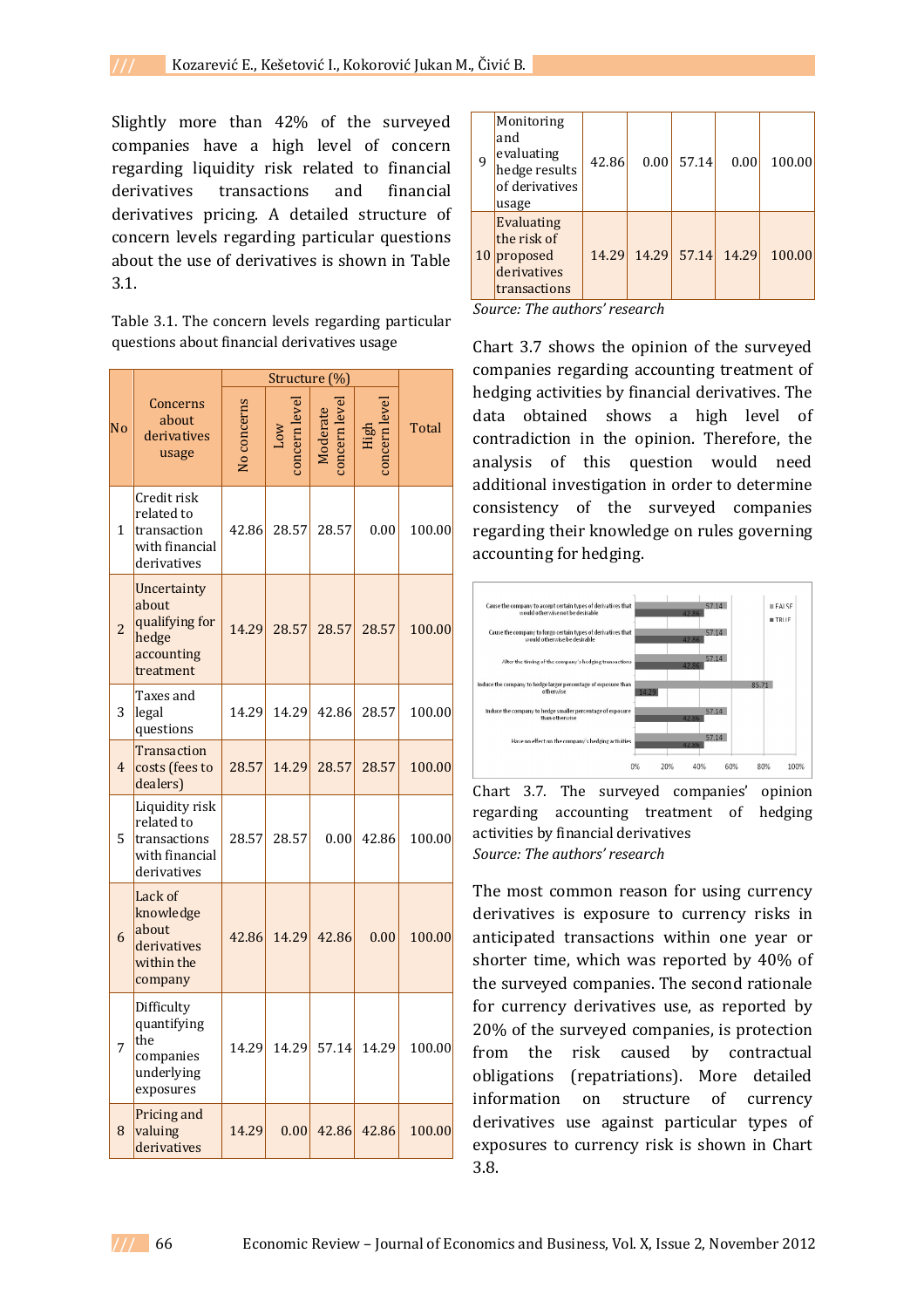

Chart 3.8. The structure of currency derivatives use frequency against particular types of exposures to currency risk *Source: The authors' research*

For 20% of the surveyed companies, movements on the currency market in BiH are the main factor that motivates them to take an active (open) position in financial derivatives. The same cause less often affects decisions to alter the timing of the hedging (i.e. alter the delivery date of the derivative contract), which was registered for 60% of the surveyed companies, while 20% of the surveyed companies alter the timing of the hedging due to the movements on the currency market (see Chart 3.9).



Chart 3.9. The structure of BiH currency market influence on particular decisions regarding financial derivatives *Source: The authors' research*

The largest volume of currency derivatives, in nominal terms 89%, have maturity date within the period shorter than 90 days, while remaining 11% use the period of up to 180 days.

Furthermore, Chart 3.10 shows the structure of interest rate derivatives usage frequency in hedging interest rate risk exposures. Only 16.67% of the surveyed companies use

interest rate derivatives for the hedging of all types of interest rate risk exposure. On the other hand, one third of the surveyed companies never used interest rate derivatives for swapping from floating rate debt to fixed, and vice versa. The surveyed companies sometimes use interest rate derivatives for reducing costs or lock-in rates based upon a market view. It is interesting to observe that half of the surveyed companies believe that interest rate derivatives are not applicable for managing credit risk through swapping floating rate debt to fixed, and vice versa, and also fixing in advance the debt rate (spread) on the new debt.



Chart 3.10. The structure of interest rate derivatives use frequency in hedging of interest rate risk exposure

*Source: The authors' research*

For one third of the surveyed companies, the perception of interest rate market movements is frequently a factor in making decision to alter the timing of hedging. In contrast, one half of the surveyed companies consider this perception, among others, as a lesser reason for making decision to take active positions in the financial derivatives, or to alter the size of the hedging action (see Chart 3.11).



Chart 3.11. The structure of the perception of interest rate market movement influence on decision making in hedging of interest rate risk *Source: The authors' research*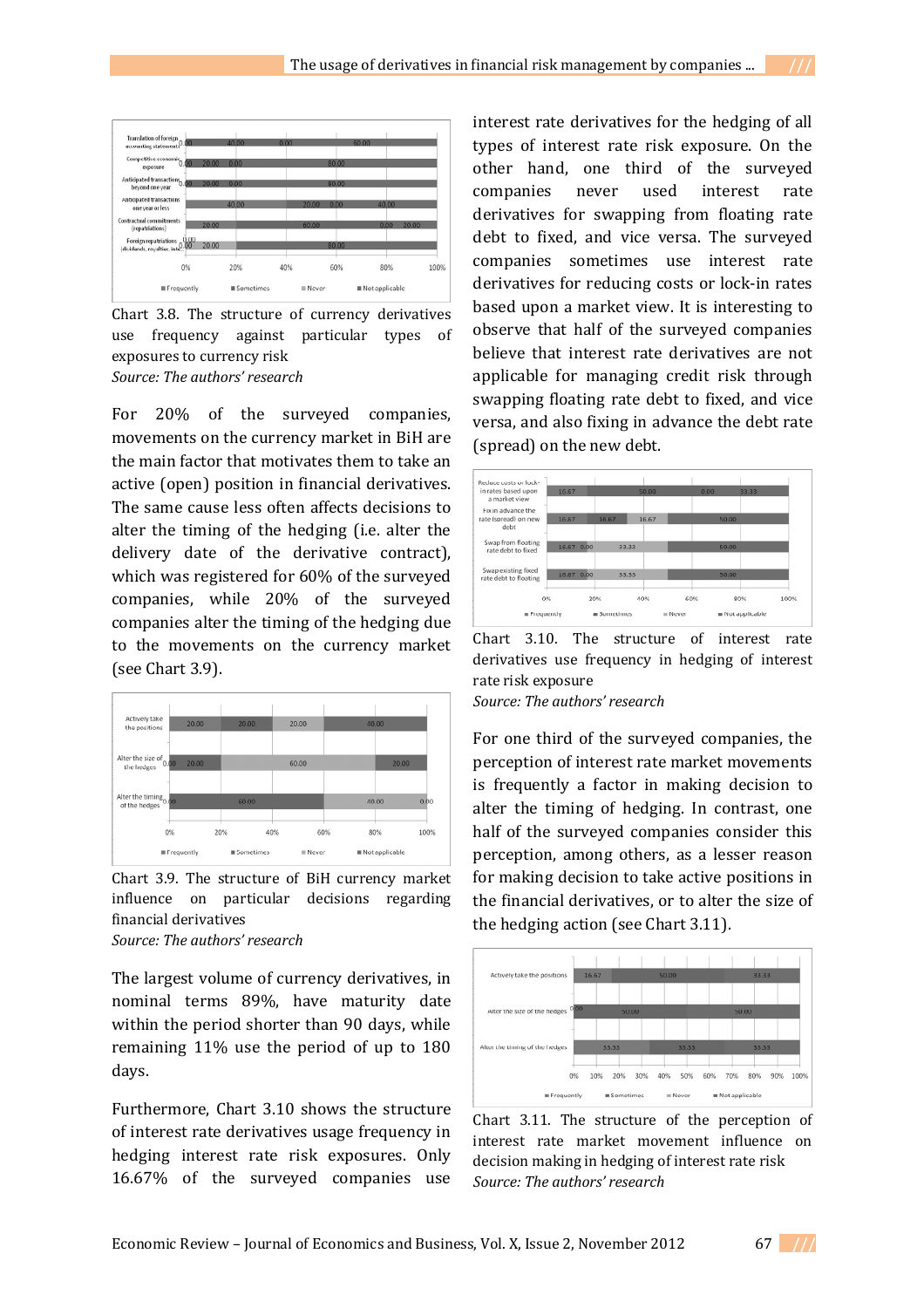In terms of preference for different types of derivatives in hedging interest rate risk, 80% of the surveyed companies prefer the use of interest rate options, while 20% of the companies prefer interest rate swaps.

A large number of the surveyed companies (85.71%) have documented the strategy defining conditions for using financial derivatives in the financial risk management process. This is an encouraging indicator, having in mind the fact confirmed by the previous research that the formalized process of planning is at a very low level in most of the small and midsized companies in BiH. Reporting to board of directors on financial derivatives usage is in most cases (i.e. for 42.86% of the surveyed companies), done on a monthly and quarterly basis. In 14.29% of cases, this reporting is done in other intervals, depending on needs and requirements of a particular business situation.

Commercial banks are the primary "source" of financial derivatives for 85.71% of the surveyed companies, while 14.29% of the companies do not use commercial banks for generating instruments for financial risk management. In lower extent, insurance companies are reported by BiH users as "the source" of financial derivatives.

Financial derivatives users in large extent (in 85.71% of cases) have positive experiences in transactions with financial derivatives in terms of the counterparty risk. In some way, this fact may encourage the use of these instruments in a company financial risk management process.

The surveyed companies are quite divided when it comes to risk assessment associated with financial derivative transactions. In fact, 42.86% of the companies do not make any assessment, which indicates that they are confident when using financial derivatives, even though this can be treated as inadequate

dedication and systematization in the process of financial risk management.

In a large number of cases (83.33%), the surveyed companies use financial derivatives in financial risk management associated with corporate exposure. Only one sixth of the surveyed companies use financial derivatives for hedging risks in specific cases.

Three quarters of the surveyed companies have employees with university degree in economics, which is considered a solid base for development of the financial risk management process as well as the risk management process as a whole.

Only slightly more than half of the surveyed companies (57.14%) have created a separate business unit charged with responsibility over financial risk management. Even though activities of the financial risk management process can be allocated to other business units, successful business practices show that this question has to be the subject of some sort of due diligence, which will probably result in a specific organization unit being formed, focusing on overall business risk management within a problematic company.

An encouraging fact is that management of 85.71% of the surveyed companies understands the importance of financial derivatives usage for risk management in general. This data is even more important when it links to the data on the above mentioned positive experiences in transactions with financial derivatives reported by the surveyed companies.

Need for education is constant since these processes are fairly dynamic and strong knowledge is a key in continuously ensuring a competitive position on the market. Investment into education is an essential element for these processes. For that reason, once more, an encouraging fact is that 85.71% of the surveyed companies think that their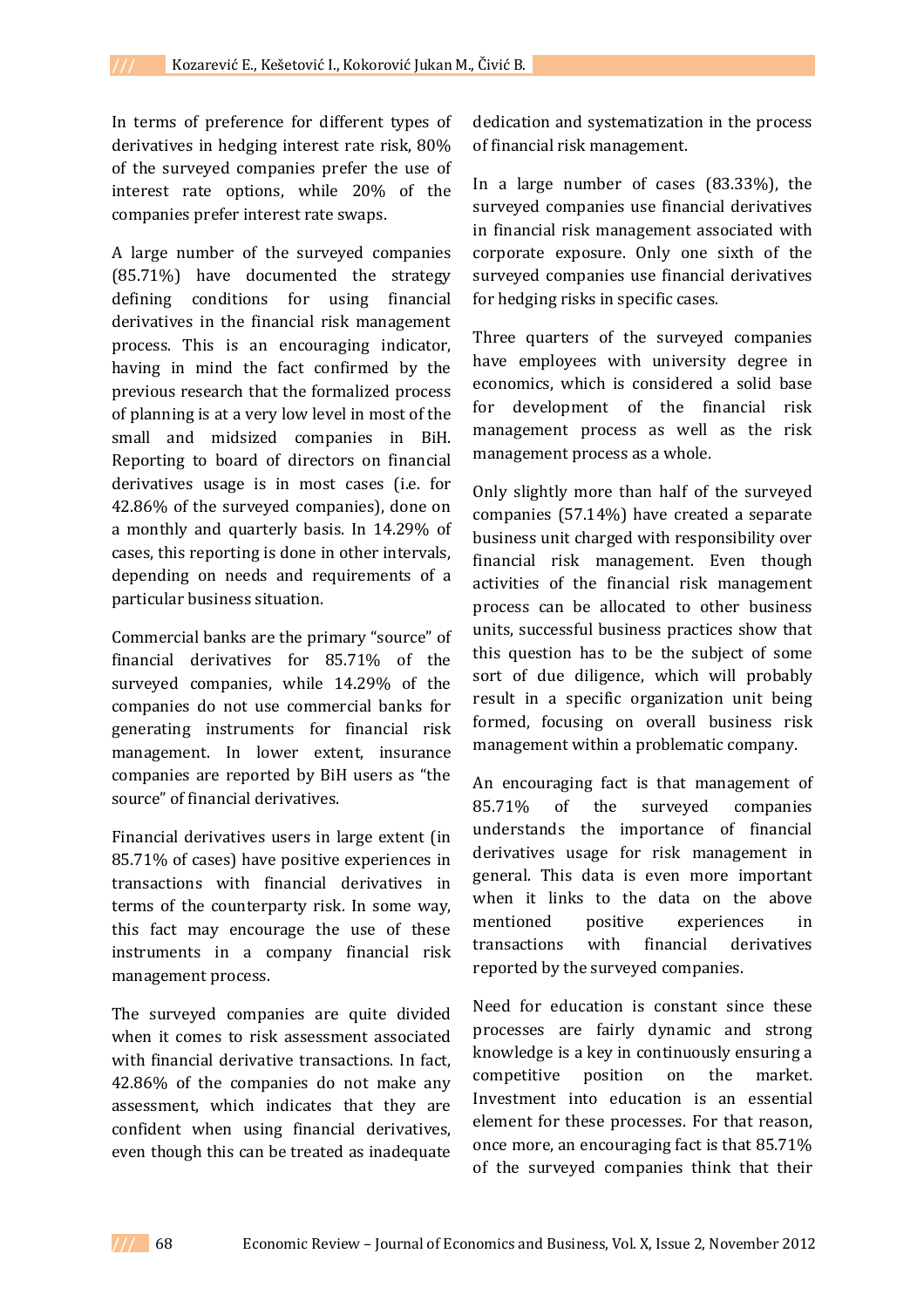employees have the need for additional education in the area of financial derivatives.

A large number of the surveyed companies (85.71%) believe that they will have the need for using financial derivatives for financial risk hedging in their future business. On the other hand, 14.29% of the surveyed companies believe that in the near future, they will not have the need for the use of financial derivatives. Certainly it would be interesting to further analyze the reasons for negative opinions regarding the use of derivatives.

More than half of the surveyed companies, more precisely 57.14% of those that expect to use financial derivatives in their future business, expect to use interest rate swaps and interest rate options. The surveyed companies believe that the lowest interest would be in currency options (14.29% of them). A detailed structure of the intended use of financial derivatives in future business operations of the surveyed companies is shown in Chart 3.12.



Chart 3.12. The structure of intended use of financial derivatives *Source: The authors' research*

Considering the first part of the research, which was referring to banks as main counterparts in the OTC derivative market in BiH, it can be concluded that development of derivatives offered by the banks is consistent, in principle, with expected derivatives usage by the surveyed companies.

### **CONCLUSIONS AND RECOMMENDATIONS FOR FURTHER RESEARCH**

In general and based on the information provided by the banks, the users of financial derivatives and the exporting/importing companies, it can be concluded that major rationales for a low use of derivative instruments are due to lack of information about procedures of derivatives use and lack of knowledge about potential benefits of these instruments in the domain of risk management. This applies not only to company employees, but to bank employees too. Also, the major limiting factor of larger derivatives usage can be a relatively low number of business operations conducted by BiH companies on the global market as well as an absence of significant movements on BiH currency market due to currency board arrangement of the Central Bank of BiH (i.e. fixed course BAM against EUR and, consequently, a relatively low level of currency risk which the companies are exposed to, excluding BAM/USD).<sup>8</sup> Amongst the risk factors hedged by the companies through their use of financial derivatives are cash flow volatility, revenue volatility, and protection of balance sheet positions.

In scrutiny and comparison with Slovenian and Croatian companies, we can conclude that they use derivatives in bigger extent than BiH companies. As for the types of derivatives being used, companies from those countries predominantly use OTC derivatives, which are more expensive than exchanged-traded derivatives, due to the fact that there is no regional market for derivatives available for exchange-traded derivatives.

In terms of the rationales why companies do not use derivatives for hedging purposes, the companies in BiH are similar to those in Slovenia and Croatia. In other words, it depends on the size of a company (measured by its annual turnover) as well as its intention

Economic Review – Journal of Economics and Business, Vol. X, Issue 2, November 2012 69 **///**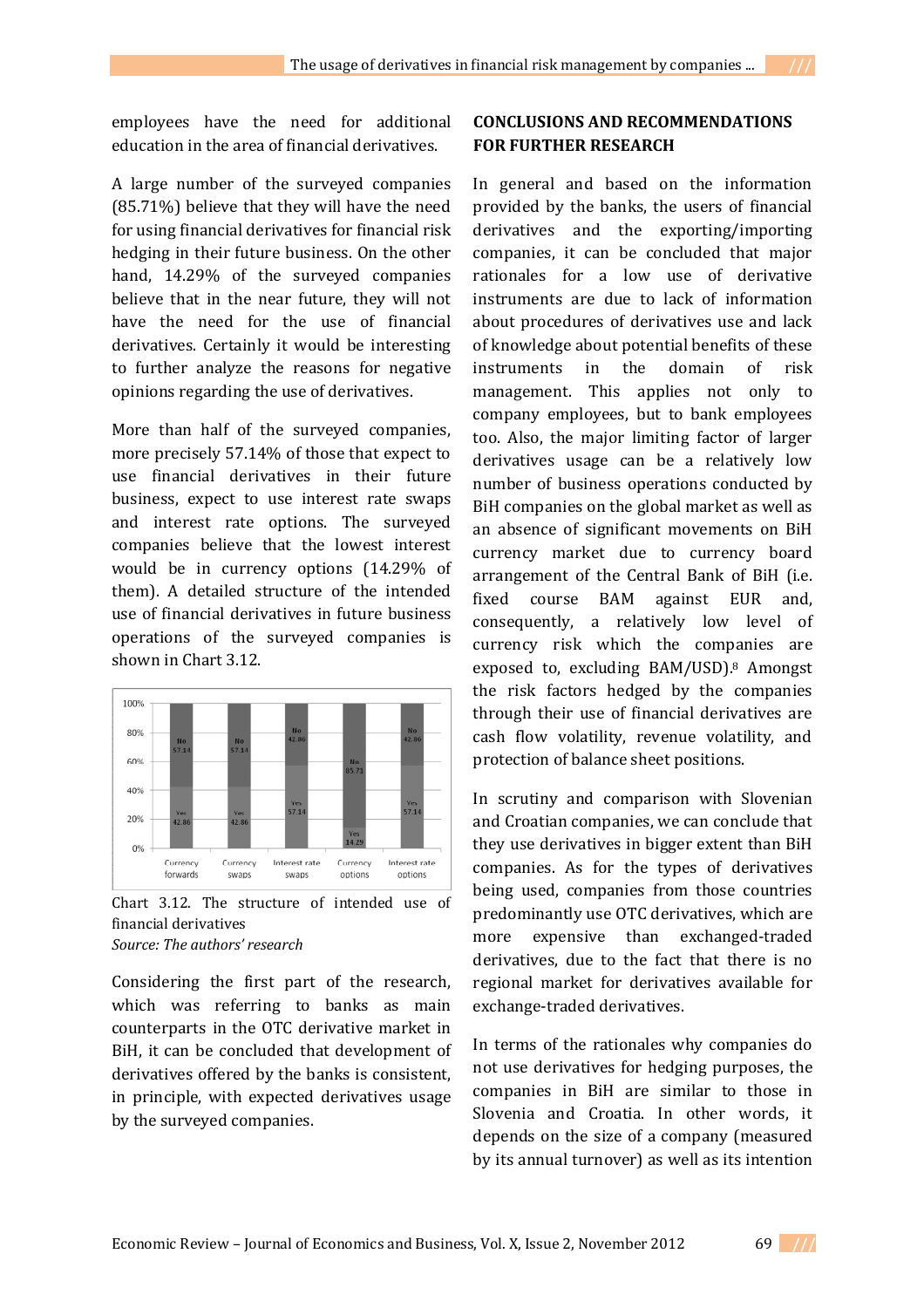to limit either cash flow/revenue volatility or to protect particular financial ratios.

BiH companies are more likely to decide not to use derivatives due to lack of knowledge and due to higher costs of maintaining derivatives portfolio, rather than the costs related to financial risks. Nevertheless, the offer of derivative products in BiH is respectable with perspective to include additional products such as interest rate swaps, in contrast to the derivative offer in Croatia. Besides that, a number of the companies expect to use current and new financial derivatives instruments in their future business operations. But for now, if they want to improve their financial risk management practices, due to higher costs (resulted mainly from the banks' provisions and their targeted profit rates) and despite their positive experience, BiH companies should, unfortunately, rather use exchangetraded derivatives of more developed countries markets than derivatives on domestic OTC market.

As we can summarize, both formulated scientific hypotheses can be confirmed. Further research suggests a need for more in depth analysis of derivatives usage by nonfinancial firms in other countries of the region (e.g. Serbia, Montenegro, Macedonia, possibly Albania). Also, we recommend the research which would include a simulation of a regional derivative exchange-traded market establishment. Such simulation would help demonstrate possible benefits and costs, probable regulation, connections and support from other similar markets (or their segments), etc.

#### **REFERENCES**

1. Alkebäck, P. and Hagelin, N. (1999) "Derivative Usage by Non-Financial Firms in Sweden with an International Comparison", *Journal of International Financial Management and Accounting*,

Vol. 10, No. 2, pp. 105-121, Available at SSRN: http://ssrn.com/abstract= 337721

- 2. Azofra, V. and Diez, J. M. (2001) "La cobertura corporativa del riesgo de cambio en las empresas no financieras espańolas", Working Paper, No. 15/01, Universidad de Valladolid
- 3. Batten, J., Mellor, R. and Wan, V. (1993) "Foreign Exchange Risk Management Practices and Products used by Australian Firms", *Journal of International Business Studies*, Vol. 24, No. 3, pp. 557-573
- 4. Belk, P. A. and Glaum, M. (1990), "The Management of Foreign Exchange Risk in UK Multinationals: an Empirical Investigation", *Accounting and Business Research*, Vol. 21, No. 81, pp. 3-13
- 5. Berk, A. (2006) "The Use of Derivatives in Slovenian Non-Financial Firms: Is Financial Risk Already Well Managed?", *Proceedings of Rijeka Faculty of Economics: Journal of Economics and Business*, Vol. 24, No. 2, pp. 225-256, Available from: http:// www.efri.uniri.hr/admin/dokumenti/ 04 berk.pdf
- 6. Berkman, H., Bradbury, M. E., Magan, S. (1997) "An International Comparison of Derivatives Use", *Financial Management*, Vol. 26, No. 4, pp. 69-73, Available from: http://www.personal. psu.edu/sst5034/Scholarly%20Article s/3666128%20Comparison%20of%2 0Derivatives%20Use.pdf
- 7. Bodnar, G. M., Gebhardt, G. (1998) "Derivatives Usage in Risk Management by U.S. and German Non-Financial Firms: A Comparative Survey", *NBER Working Paper*, No.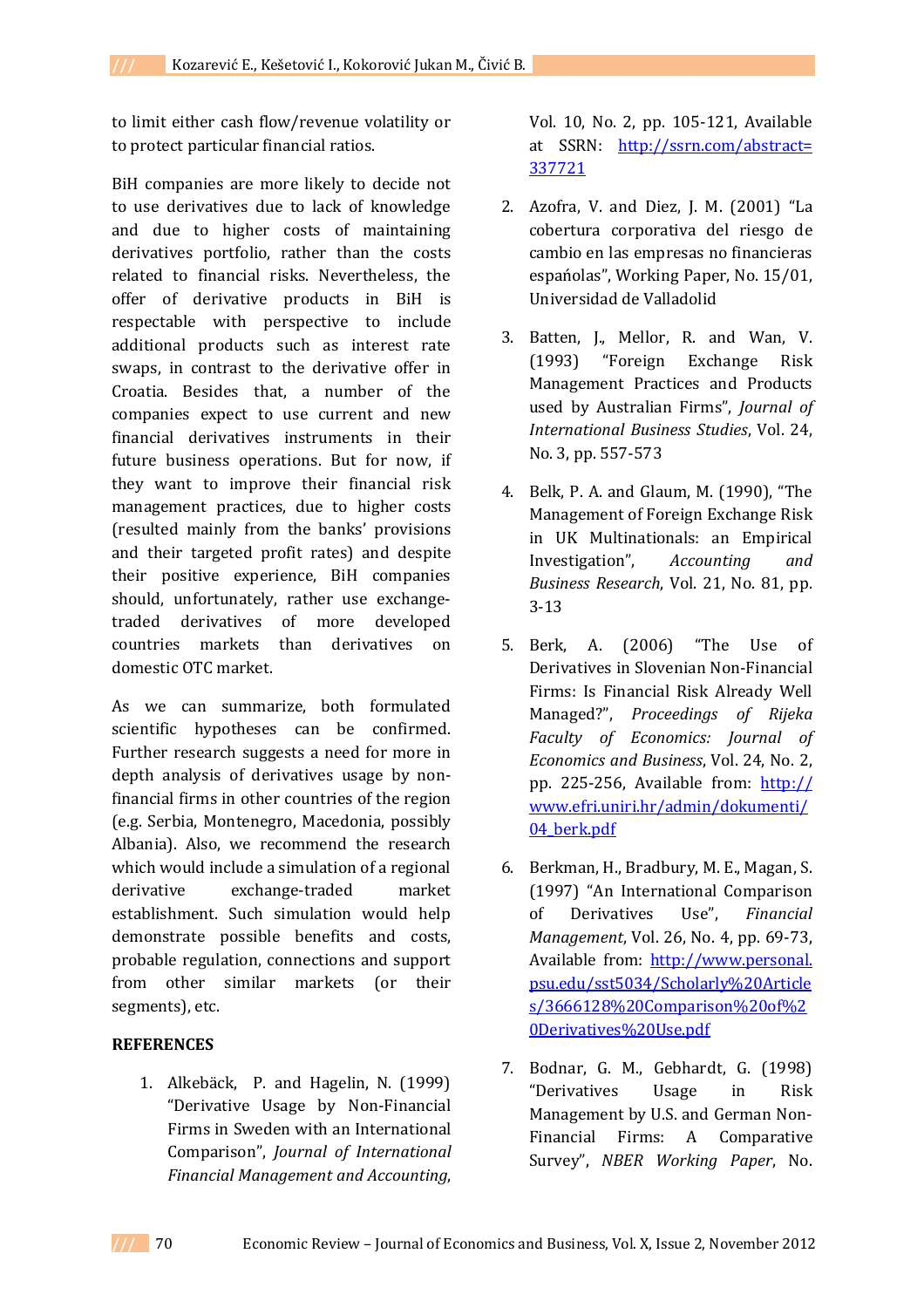6705/98, Available from: http://www. nber.org/papers/w6705

- 8. Bodnar, G. M., Hayt, G. S., Marston, C. R. (1996) "Wharton 1995 Survey of Derivatives Usage by U.S. Non-Financial Firms", *Financial Management*, Vol. 25, No. 4, pp. 113- 133
- 9. Collier, P., Davis, E. W., Coates, J. B. and Longden S. G. (1990) "The Management of Currency Risk: Case Studies of US and UK Multinationals", *Accounting and Business Research,*  summer, pp. 206-210
- 10. El-Masry, A. A. (2003) "Survey of Derivatives Use by UK Nonfinancial Companies", *Manchester Business School*, Vol. 455-03, Available at SSRN: http://ssrn.com/abstract =397400
- 11. Ho, K-W. (1993) "Foreign Exchange Risk Management: a Survey of Singapore Listed Companies", *Singapore Management Review*, Vol. 15, No. 2, pp. 43-54
- 12. Kozarević, E. and Kokorović Jukan, M. (2011) "Derivatives Market Development in Bosnia and Herzegovina: Present or (Far) Future", *International Journal of Management Cases*, Special Issue CIRCLE Conference University of Dubrovnik, Vol. 13, Issue 3, pp. 637-646
- 13. Malindretos, J., Norton E. and Tsanacas D. (1993) "Hedging considerations under FAS #52", *Mid-Atlantic Journal of Business*, Vol. 29, No. 2, pp. 199-211
- 14. Martin, M. A., Rojas, W., Erausquin, J. L., Yupanqui y Edgar Vera, D. and Bauer, W. (2009) "Derivative Usage by Non-Financial Firms in Emerging Markets: The Peruvian Case", *Journal of Economics, Finance and*

*Administrative Science*, Vol. 14, No. 28, pp. 73-86, Available at SSRN: http://papers.ssrn.com/sol3/papers.c fm?abstract\_id=1549864

- 15. Miloš Sprčić, D. (2007) "The Derivatives as Financial Risk Management Instruments: The Case of Croatian and Slovenian Non-financial Companies", *Financial Theory and Practice*, Vol. 31 (4), pp. 395-420
- 16. Saunders, A. and Cornett M. M. (2006) "Financial institutions management – a risk management approach", fifth edition, *McGraw-Hill/Irwin*, New York, pp. 686-688
- 17. Tappatá, M. E., Levy Yevaty, E. and Jakoniuk, G. (2000) "El Uso de Instrumentos Derivados en Empresas no Financieras: El caso de Argentina", Working Paper, Universidad Torcuato di Tella
- 18. Different professional Internet portals:
	- www.abrs.ba,
	- www.blberza.com,
	- www.cbbh.gov.ba,
	- www.fba.ba,
	- www.komorabih.ba,
	- www.komvp.gov.ba,
	- www.sase.ba,
	- www.secrs.gov.ba.

**.** 



<sup>1</sup> For more details, see: Martin, M. A., Rojas, W., Erausquin, J. L., Yupanqui y Edgar Vera, D. and Bauer, W. (2009) "Derivative Usage by Non-Financial Firms in Emerging Markets: The Peruvian Case", *Journal of Economics, Finance and Administrative Science*, Vol. 14, No. 28, pp. 73-86, Available at SSRN: http://papers.ssrn.com/sol3 /papers.cfm?abstract\_id=1549864

<sup>2</sup> See: Miloš Sprčić, D. (2007) "The Derivatives as Financial Risk Management Instruments: The Case of Croatian and Slovenian Non-financial Companies", *Financial Theory and Practice*, Vol. 31 (4), pp. 395-420